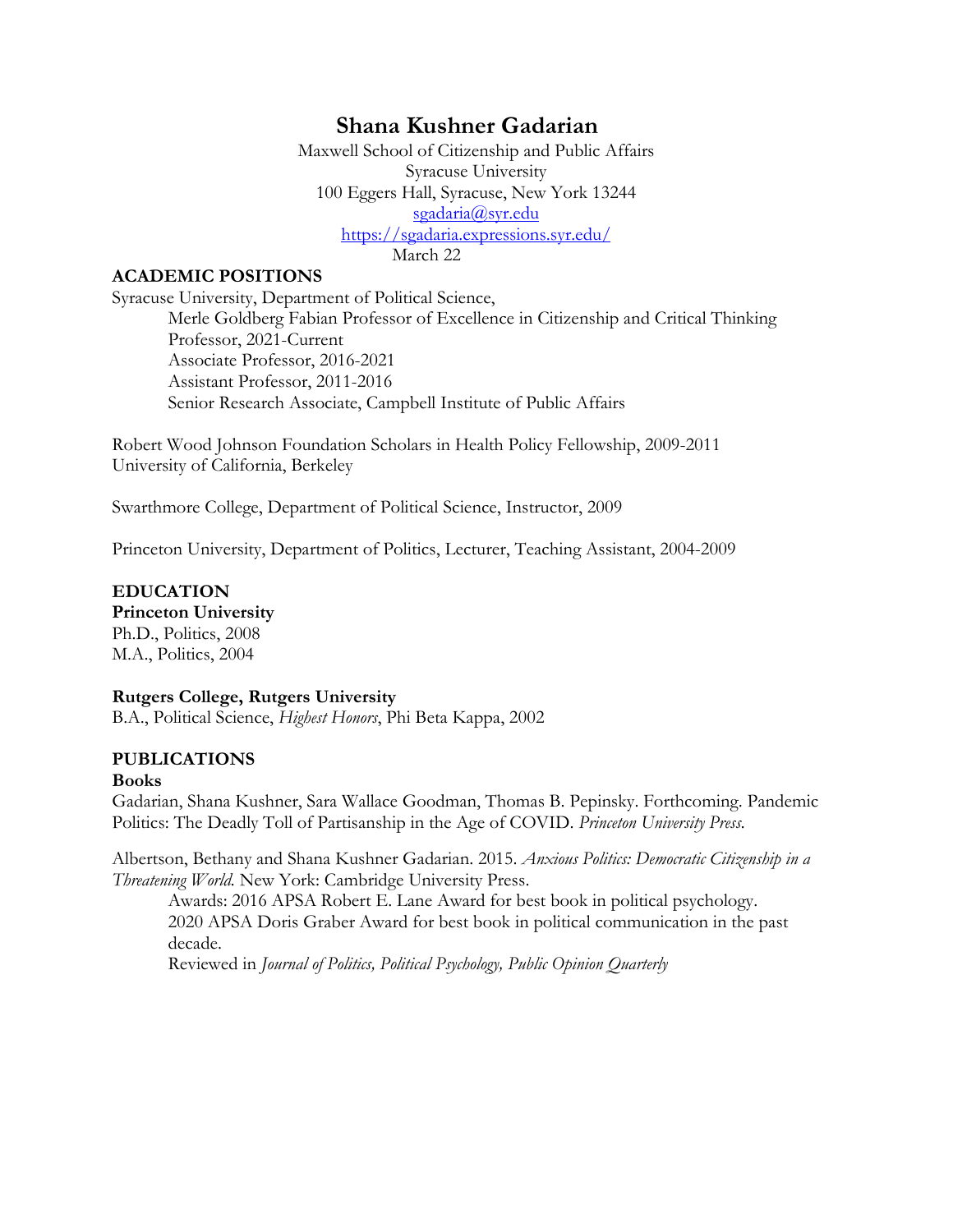#### **Articles**

 Gadarian, Shana Kushner, Sara Wallace Goodman, Jamila Michener, Brendan Nyhan, and Thomas Pepinsky. Forthcoming. Same-Race/Ethnicity Experts Online Does Not Increase Vaccine Interest or Intention to Vaccinate. *Millbank Quarterly.* 

Morbid Polarization: Exposure to COVID-19 and Partisan Disagreement about Pandemic Response (with Sara Wallace Goodman, Thomas B. Pepinsky, and Cristián Rodriguez), 2022. *Political Psychology.*  <https://doi.org/10.1111/pops.12810>

 Gadarian, Shana Kushner, Sara Wallace Goodman, Thomas Pepinsky. 2021. Partisanship, Health Behaviors, and Policy Attitudes in the Early Stages of the COVID 19 Pandemic. *PLOS-One.*  <https://doi.org/10.1371/journal.pone.0249596>

 *Parties.* 31:sup1, 122-131, doi: [10.1080/17457289.2021.1924727](https://doi.org/10.1080/17457289.2021.1924727)  Gadarian, Shana Kushner, Sara Wallace Goodman, Thomas Pepinsky. 2021. Partisan Endorsement Experiments Do Not Affect Mass Opinion on COVID-19. *Journal of Elections, Public Opinion and* 

 Online hate and Zeitgeist of fear: a five-country longitudinal analysis of hate exposure and fear of terrorism after the Paris terrorist attacks in 2015. 2021. (with Markus Kaakinen, Kari Steen-Johnsen, Bernard Enjolras, Øyvind Bugge Solheim, Francisco Herreros, Marte Slagsvold Winsvold, Atte Oksanen). *Political Psychology.* <https://doi.org/10.1111/pops.12732>

Makkonen, Anna, Atte Oksanen, Shana Kushner Gadarian, Francisco Herreros, Marte Slagsvold Winsvold, Øyvind Bugge Solheim, Bernard Enjolras, Kari Steen-Johnsen. 2020. Fear-Triggering Effects of Terrorism Threats: Cross-country Comparison in a Terrorism News Scenario Experiment. *Personality and Individual Differences.* Vol. 161. <https://doi.org/10.1016/j.paid.2020.109992>

Enjolras, Bernard, Kari Steen-Johnsen, Francisco Herreros, Øyvind Bugge Solheim, Marte Slagsvold Winsvold, Shana Kushner Gadarian, and Atte Oksanen. 2019. Does Trust Prevent Fear in the Aftermath of Terrorist Attacks? *Perspectives on Terrorism* 13, no. 4: 39-55.

Crowder-Meyer, Melody, Shana Kushner Gadarian, Jessica Trounstine. 2019. Voting Can Be Hard: Information Can Help*. Urban Affairs Review.* [d](https://doi.org/10.1177%2F1078087419831074)[oi.org/10.1177/107808741983107](https://doi.org/10.1177/1078087419831074)[4](https://doi.org/10.1177%2F1078087419831074) 

 Crowder-Meyer, Melody, Shana Kushner Gadarian, Jessica Trounstine, Kau Vue. 2018. A Different Kind of Disadvantage: Candidate Race, Cognitive Complexity, and Voter Choice. *Political Behavior*. [doi.org/10.1007/s11109-018-9505-1.](https://doi.org/10.1007/s11109-018-9505-1)

 Pinar, Candas, Rene Almeling and Shana Kushner Gadarian. 2018. Does genetic risk for common adult disease influence reproductive plans? Evidence from a national survey experiment in the United States. *Social Science and Medicine.* 218: 62-68. [doi.org/10.1016/j.socscimed.2018.09.049](https://doi.org/10.1016/j.socscimed.2018.09.049) 

 Attitudes Toward Legal and Bureaucratic Approaches to Regulation. *Laws*, 7, 16; Mulroy, Quinn and Shana Kushner Gadarian. 2018. Off to the Courts? Off to the Agency? Public doi:10.3390/laws7020016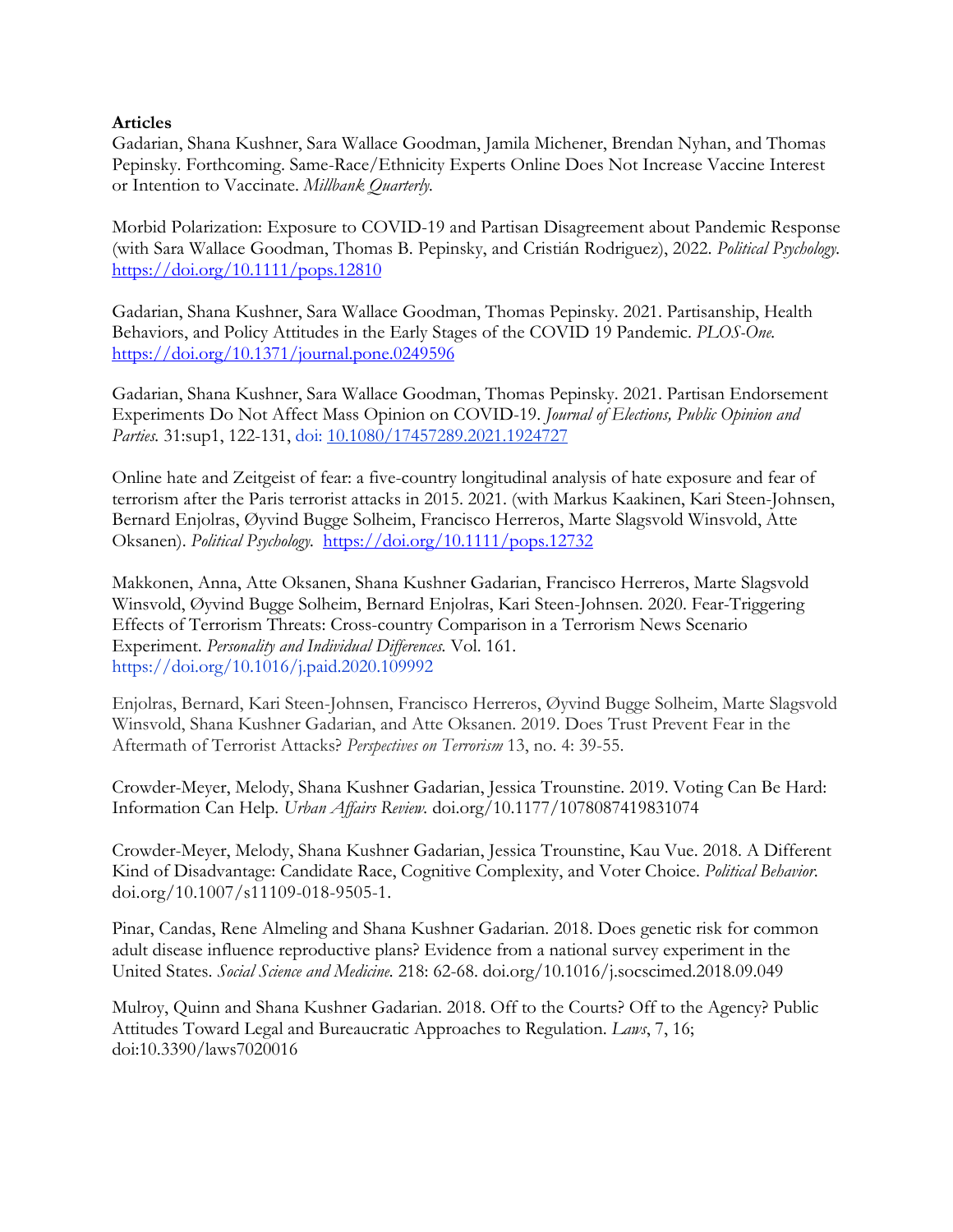Gadarian, Shana Kushner and Eric van der Vort. 2018. The Gag Reflex: Disgust Rhetoric and Gay Rights in American Politics. *Political Behavior.* 40(2): 521-543. doi:10.1007/s11109-017-9412-x

 Attainment Shape Reactions to Genetic Risk for Alzheimer's Disease? Results from a National Andersson, Matthew, Rene Almeling, and Shana Kushner Gadarian. 2017. Does Educational Survey Experiment. *Social Science and Medicine.* doi:10.1016/j.socscimed.2017.03.031

 emotion in experimental subjects. *Political Analysis.* p.1-7. doi:10.1093/pan/mpw022 Albertson, Bethany and Shana Kushner Gadarian. 2016. Did that scare you? Tips on creating

Crowder-Meyer, Melody, Shana Kushner Gadarian, and Jessica Trounstine. 2015. Electoral Institutions, Gender Stereotypes, and Women's Local Representation. *Politics, Groups, and Identities.*  3(2): 318-334.

 Albertson, Bethany and Shana Kushner Gadarian. 2015. Ebola, Anxiety, and Public Support for Protective Policies. *PS: Political Science and Politics.* Spotlight on Ebola. 48(1): 8-9.

 Almeling, Rene and Shana Kushner Gadarian. 2014. Reacting to Genetic Risk: An Experimental Survey of Life between Health and Disease**.** *Journal of Health and Social Behavior.* 55(4): 482-503.

 Almeling, Rene and Shana Kushner Gadarian. 2014. Public Opinion on Policy Issues in Genetics  and Genomics. *Genetics in Medicine.* 16(6):491-494.

 Kushner Gadarian, Bethany Albertson and David Rand. 2014. Structural Topic Models for Open- Ended Survey Responses with Applications to Experiments. *American Journal of Political Science.* 58(4): Roberts, Margaret, Brandon Stewart, Dustin Tingley, Christopher Lucas, Jetson Leder-Luis, Shana 1064-1082.

Awarded 2014 Gosnell Prize for Political Methodology

 Awarded 2014 Gosnell Prize for Political Methodology Gadarian, Shana Kushner. 2014. Scary Pictures: How Terrorism Imagery Affects Voter Evaluations. *Political Communication.* 31(2): 282-302.

Gadarian, Shana Kushner and Bethany Albertson. 2014. Anxiety, Immigration, and the Search for Information. *Political Psychology.* 35(2): 133-164.

 Gadarian, Shana Kushner. 2010. Foreign Policy at the Ballot Box: How Citizens Use Foreign Policy to Judge and Choose Candidates. *Journal of Politics.* 72(4): 1046-1062.

Policy Attitudes. Journal of Politics. 72(2):469-483. Gadarian, Shana Kushner. 2010. The Politics of Threat: How Terrorism News Shapes Foreign

 Policy Attitudes. *Journal of Politics*. 72(2):469-483. Reprinted in Baines, Paul and Nicholas J. O'Shaughnessy. 2012. *Propaganda.* SAGE Press. SAGE Library of Military and Strategic Studies.

 in the Bush Administration's Rhetoric. *Perspectives on Politics.* 3(3): 525-537. Gershkoff, Amy and Shana A. Kushner. 2005. Shaping Public Opinion: The 9/11-Iraq Connection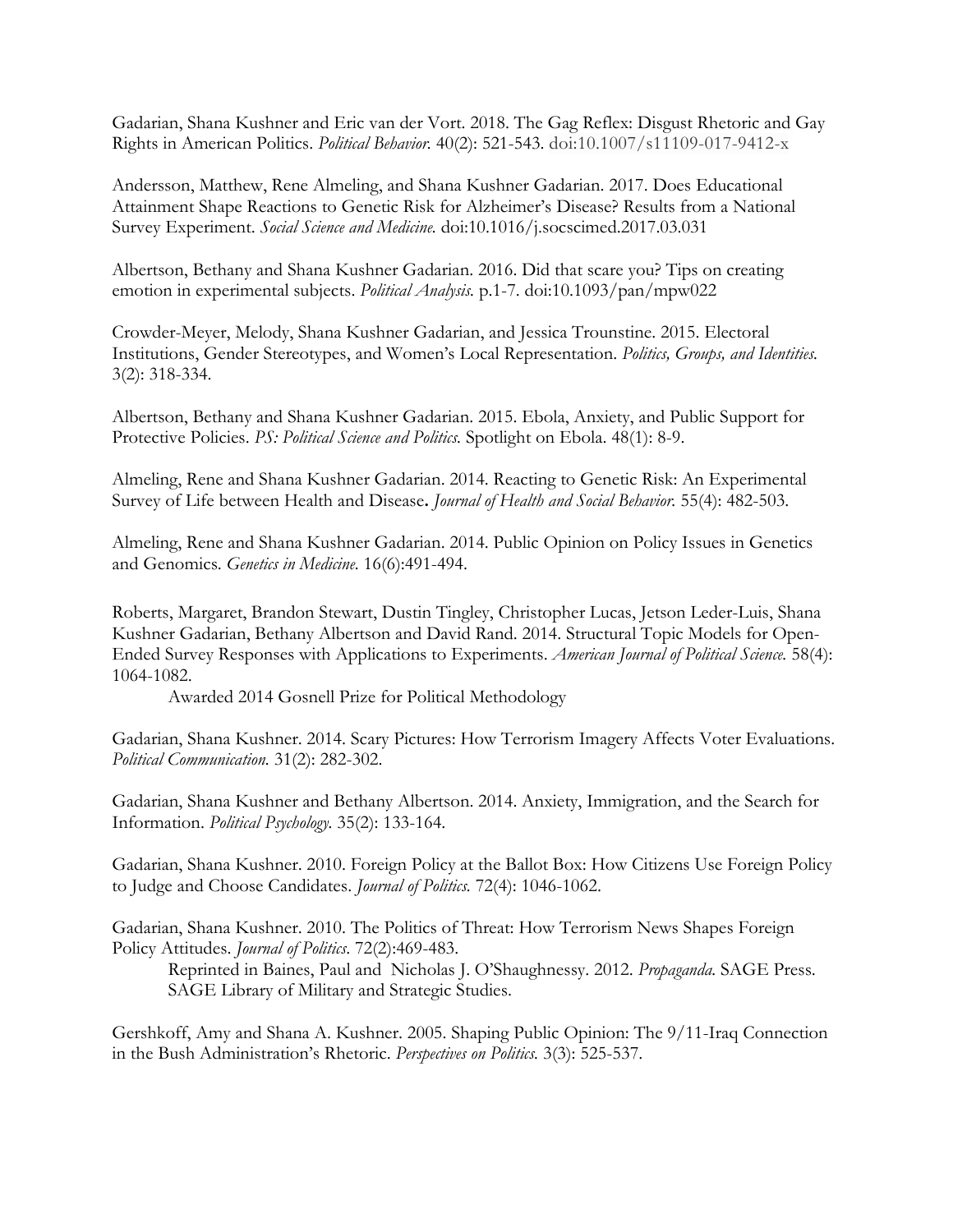#### **Book Chapters**

 Albertson, Bethany, Lindsay Dun, Shana Kushner Gadarian. 2019. "Emotion and political persuasion" in *Oxford Handbook of Electoral Persuasion,* Bernard Grofman, Elizabeth Suhay, eds. New York: Oxford University Press. doi:10.1093/oxfordhb/9780190860806.013.6

Enjolras, Bernard, Shana Kushner Gadarian and Kari Steen-Johnsen. 2019. "Social media use and fear levels after the Paris 2015 attacks. A comparative study" in *Overcoming Intractable Conflicts.* Miram Elman, Catherine Gerard, Galia Golan, Louis Kreisberg, eds. New York: Roman and Littlefield Press.

 Oxford University Press. pp. 67-84. Gadarian, Shana Kushner. 2013. "Beyond the Water's Edge: Threat, Partisanship, and the Media." in *The Political Psychology of Terrorism Fears.* Samuel Justin Sinclair and Daniel Antonius, eds. New York:

 Albertson, Bethany and Shana Kushner Gadarian. 2012. "Who's Afraid of Immigration? The Effects of Pro- and Anti-Immigrant Threatening Ads among Latinos, African Americans and Whites." in *Immigration and Public Opinion.* Gary Freeman, Randall Hansen, and David Leal, eds. Routledge Press. pp. 286-304.

Gadarian, Shana Kushner and Richard Lau. 2011. "Campaign Advertisements" in *The Handbook of Experimental Political Science.* James Druckman, Donald Green, James Kuklinski, and Arthur Lupia, eds. New York: Cambridge University Press. pp. 214-227.

Volume awarded Robert E. Lane award for best book in political psychology and award for best book in experimental methods, APSA

#### **Other Publications**

Gadarian, Shana Kushner. 2020. Review of *The Anger Gap: How Race Shapes Emotion in Politics*. By Davin Phoenix. New York, NY (2019 Cambridge University Press). *Journal of Race, Ethnicity and Politics.* 

Gadarian, Shana Kushner. 2019. Review of Peter Liberman and Linda Skitka, "Vicarious Retribution in US Public Support for War against Iraq." *Security Studies* (2019): 1-27. *International Security Studies Forum* 

 Albertson, Bethany, Cramer, Katherine, and Shana Kushner Gadarian. 2017. Forum on *The Politics of*  Resentment: Rural Consciousness in Wisconsin and the Rise of Scott Walker. (2016 University of Chicago Press) and *Anxious Politics*. *Political Psychology.* 

Albertson, Bethany and Shana Kushner Gadarian. 2017. "Emotion and Foreign Policy in the Trump Age" *International Security Studies Forum.* Roundtable on Public Opinion and the Trump Administration's Foreign Policy.<https://issforum.org/roundtables/policy/2-1-public-opinion>

Albertson, Bethany and Shana Kushner Gadarian. 2016. "Anxiety Over Terrorism Advantages Hillary Clinton" *Political Communication. The Forum:* 00:1-5. doi:10.1080/10584609.2016.1224419.

 Albertson, Bethany and Shana Kushner Gadarian. 2016. "How Terrorism Could Affect the 2016 Election" *Society. 53(5):* 479. doi:10.1007/s12115-016-0052-2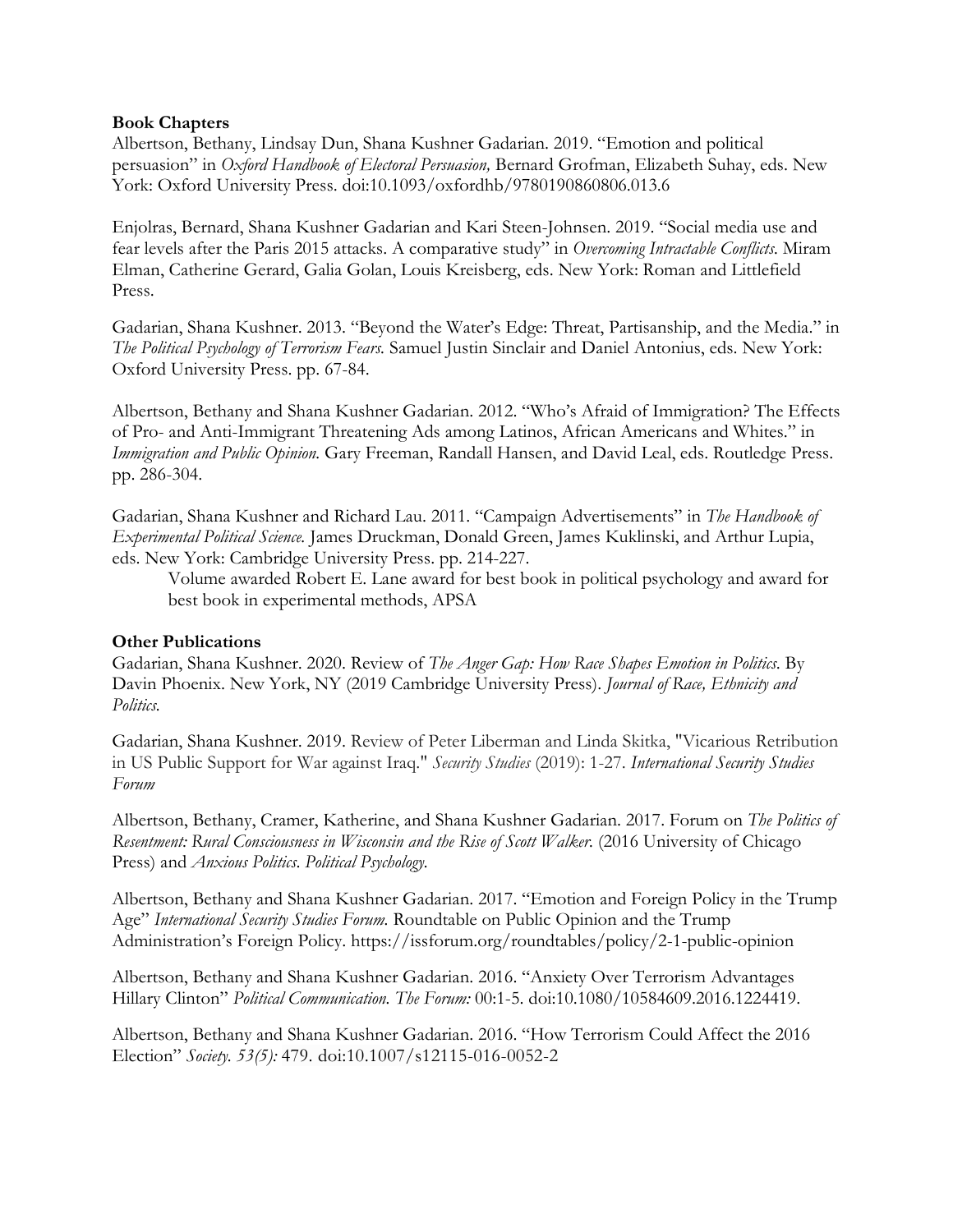Albertson, Bethany and Shana Kushner Gadarian. 2016. "Emotions and Political Decision Making" The *SAGE Encyclopedia of Political Behavior.* 

Gadarian, Shana Kushner. 2016. Review of *Going to War in Iraq: When Citizens and the Press Matter* by Stanley Feldman, Leonie Huddy, and George E. Marcus (2015 University of Chicago Press). *Political Science Quarterly.* 

 *Opinion* by Clem Brooks and Jeff Manza. (2013 Russell Sage Foundation). *Political Science Quarterly.*  Gadarian, Shana Kushner. 2014. Review of *Whose Rights? Counterterrorism and the Dark Side of Public*  129(4):720-722.

 Gadarian, Shana Kushner. 2011. Review of *Selling Fear: Counterterrorism, Media and Public Opinion* by Brigette Nacos, Yaeli Bloch-Elkon, Robert Shapiro. (2010 University of Chicago Press). *Political Communication.* 28(4):468-471.

Gadarian, Shana Kushner. 2007. An Experiment on Terrorism News and Foreign Policy. *Public Opinion Pros.* November.

### **UNDER REVIEW**

Public Perceptions of the Supreme Court: How Policy Disagreement Affects Legitimacy (with Logan Strother)

Anti-Immigrant Attitudes and Support for COVID-19 Border Restrictions in the United States (with Sara Wallace Goodman and Thomas B. Pepinsky)

Ranking Candidates in Local Elections Neither Panacea nor Catastrophe (with Melody Crowder-Meyer and Jessica Trounstine), *Revise and Resubmit, Journal of Experimental Political Science* 

Gadarian, Shana Kushner, Sara Wallace Goodman and Thomas Pepinsky. The Evolution of Partisan Differences in COVID-19 Behavior in the United States.

#### **WORK IN PROGRESS**

 Terrorism, fear, and immigration attitudes after the 2015 Paris Attacks: A Five Country Study (with Kari Steen-Johnsen, Bernard Enjolras, Øyvind Bugge Solheim, Francisco Herreros, Marte Slagsvold Winsvold, Atte Oksanen)

 Splitting the Winnings? American Attitudes on Trade Deals and Trade Wars (with Daniel McDowell)

Anxious Empathy: Can Empathy Counter the Effects of Anxiety in an Immigration Context? (with Nathan Carrington, Lu Xiao, Jinfen Li)

Albertson) Civic Anxiety: How Americans Feel about Democratic Uncertainty and Reform (with Bethany

The Waiting is the Hardest Part: Queue Frames and US Immigration Attitudes (with Elizabeth Cohen)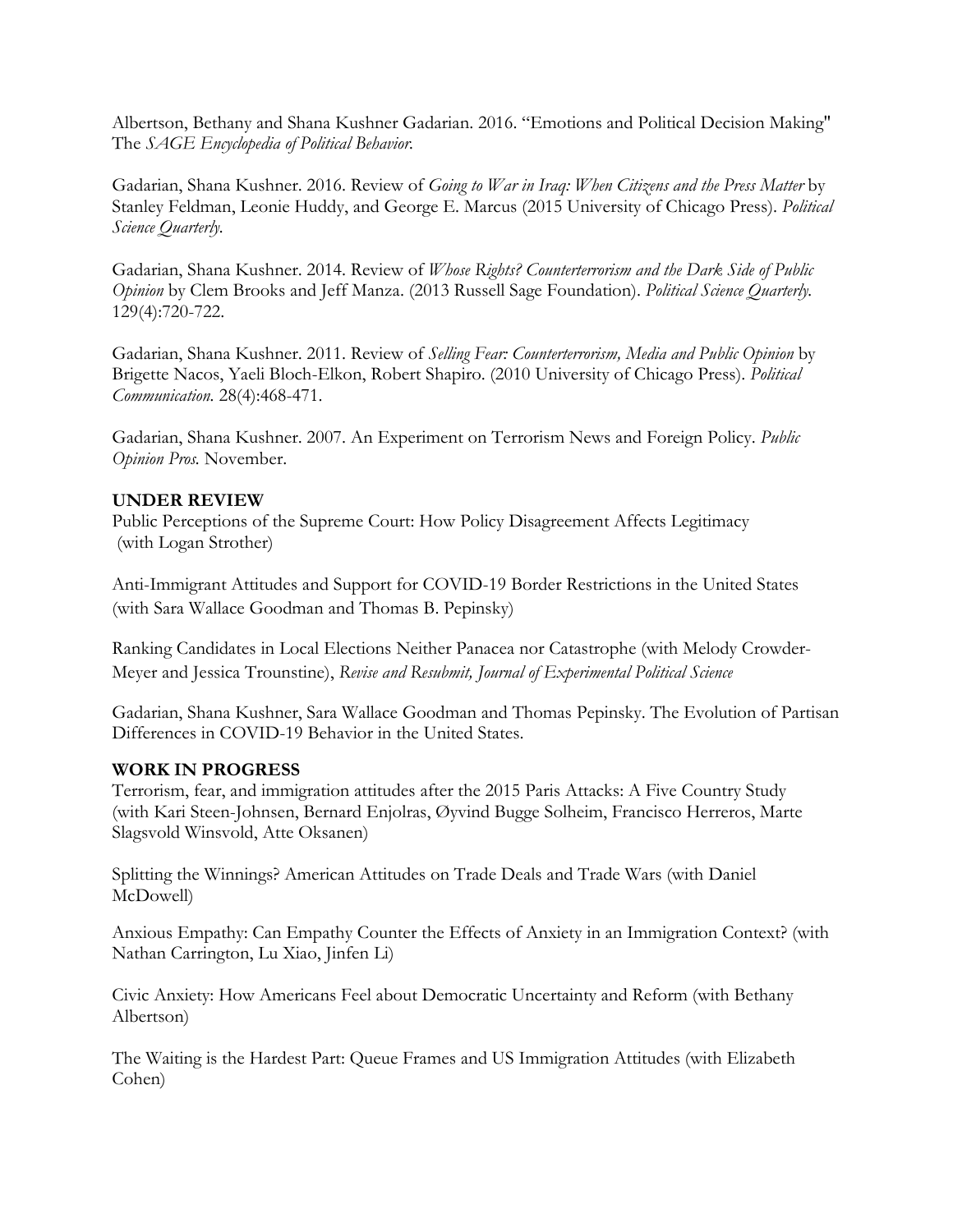Emotions and Political Psychology (with Ted Brader) in *Oxford Handbook of Political Psychology, 3rd Edition*, Leonie Huddy, David Sears, Jack Levy, editors.

 France after Bataclan and Nice: The impact of repeated terrorism (with Kari Steen-Johnsen, Bernard Enjolras, Øyvind Bugge Solheim, Francisco Herreros, Marte Slagsvold Winsvold, Atte Oksanen)

Terrorism and Out-group Trust (with Kari Steen-Johnsen, Bernard Enjolras, Øyvind Bugge Solheim, Francisco Herreros, Marte Slagsvold Winsvold, Atte Oksanen)

### **AWARDS**

 Doris Graber award for best book in political communication written in past decade, APSA 2021 Andrew Carnegie Fellow (Carnegie Corporation of New York), 2021-2023

- Neal Tate Award for best paper in judicial politics at the 2018 Southern Political Science Association Annual meeting (with Logan Strother)
- Best Paper Award in American Politics at the 2017 Midwest Political Science Association Meeting for "Voting is Hard: Information Can Help" (with Melody Crowder-Meyer and Jessica Trounstine)
- Best Paper Award, Urban and Local Politics Section at APSA 2016 meeting, for "A Different Kind of Disadvantage: Candidate Race, Electoral Institutions, and Voter Choice" (with Jessica Trounstine, Melody Crowder-Meyer, Kau Vue)
- Robert E. Lane Award for best book in political psychology, APSA 2016 (with Bethany Albertson)
- Sophonisba Breckenridge Award, awarded for the best paper on gender and politics, at the 2015 MPSA Meeting, for "Complex Interactions: Candidate Race, Sex, Electoral Institutions, and Voter Choice" (with Jessica Trounstine, Melody Crowder-Meyer, Kau Vue)
- Gosnell Prize for Political Methodology, 2014, awarded for the best work in political Moynihan Prize for outstanding non-tenured member of the Maxwell School faculty, 2015 methodology presented at any political science conference during the preceding year for "Structural Topic Models for Open Ended Responses with Applications to Surveys and Experiments" (with Margaret Roberts, Dustin Tingley, et al.)

# **FELLOWSHIPS AND GRANTS**

Carnegie Corporation of New York for "Public Responses to Novel Coronavirus: Long Term Effects of a Crisis" (\$200,000), 2021-2023

- Russell Sage Foundation for "Public Responses to Novel Coronavirus: Race and Partisanship in a Crisis" (\$35,000 with Sara Wallace Goodman and Tom Pepinsky), 2020
- National Science Foundation RAPID for "Public Responses to Novel Coronavirus" (\$53,000 with Sara Wallace Goodman and Tom Pepinsky), 2020
- Cornell Center for Social Sciences COVID Rapid Grant for "Public Responses to Novel Coronavirus" (\$22,500 with Sara Wallace Goodman and Tom Pepinsky), 2020
- Syracuse Program for Collaboration and Conflict Mini-grant for "Public Responses to Novel Coronavirus" (\$2,000 with Sara Wallace Goodman and Tom Pepinsky), 2020
- New America Foundation, Electoral Reform Research Group for "Ranked Choice Voting and Voter Choices" (\$19,000 with Melody Crowder-Meyer and Jessica Trounstine), 2020
- Syracuse Collaboration for Unprecedented Success and Excellent (CUSE) Grant for "Measuring Emotion about Immigration in the United States" (\$28,000 with Lu Xiao), 2020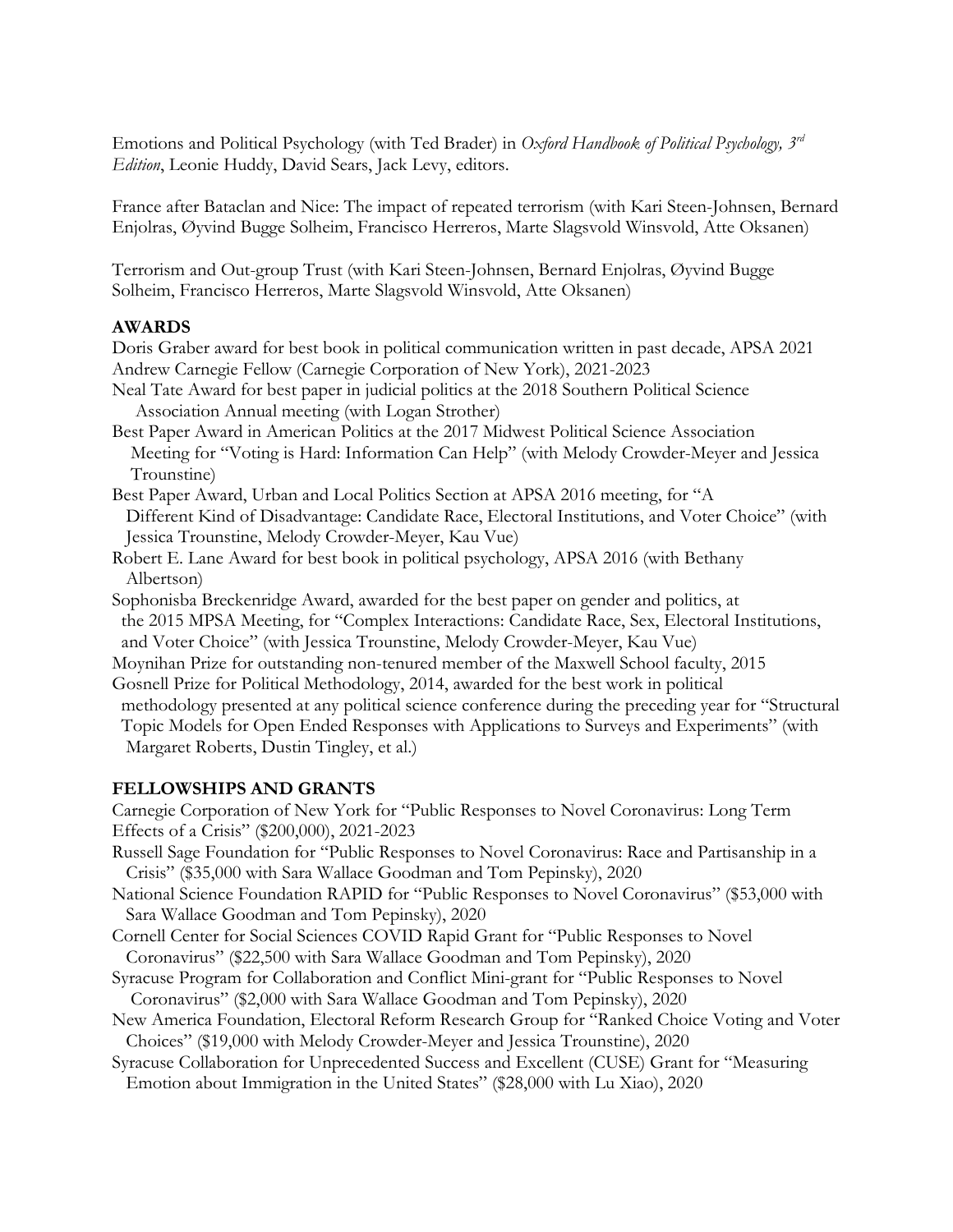National Science Foundation: Time-Sharing Experiments for the Social Sciences, (with Bethany Albertson) (2011, \$20,000) National Science Foundation: Time Sharing Experiments for the Social Fellowship of Woodrow Wilson Scholars, Princeton University (2005-2007) Albertson) Princeton Policy Research Institute for the Region, Grant (\$10,000) Princeton Policy Research Institute for the Region, Grant (\$10,000) Mamdouha S. Bobst Center for Peace and Justice, Grant (\$5,000) Graduate School Travel Grant, Stafford Fund for Travel (multiple) Graduate School Summer Fellowship, Princeton University University Graduate Fellowship, Princeton University Graduate School Summer Fellowship, Princeton University Aresty Fellowship for Henry Rutgers Scholars Research Henry Rutgers Scholar, Rutgers College Edward Bloustein Merit Scholarship, Rutgers College Outstanding Scholar Scholarship, Rutgers College Rutgers College General Honors Program Norwegian Research Council Grant for "Disruption, Social Capital and Resilience: A Longitudinal and Comparative Approach" (\$1.5 million with Kari Steen-Johnsen, Atte Oksanen, Francisco Herreros, Bernard Enjolras) 2015-2018 Maxwell Dean's Office, Summer Project Grant (\$1800), 2015, 2018 Campbell Institute Mini-grants (2012, \$4000; 2014, \$4000, 2018 \$4000, 2020 \$6000) Appleby-Mosher Faculty Grant (2011-2014, 2016, 2017, 2018, 2019) Robert Wood Johnson Foundation, Pilot Project Grant (with Rene Almeling) (2010, \$20,000) Sciences and Department of Homeland Security Grant, (2008 Winner, Special Competition, \$20,000) National Science Foundation: Time-Sharing Experiments for the Social Sciences (with Bethany Albertson) (2008, \$22,000) Institute for Ethnic Studies, University of Washington, Grant (2007, \$4,600) (with Bethany Phi Beta Kappa Eagleton Institute Undergraduate Associate

#### **INVITED PRESENTATIONS**

 University of Amsterdam, Hot Politics Lab (April 2020) Brigham Young University (October 2022) University of Texas-Tyler (May 2022) University of California-Berkeley (April 2022) Marshall University (March 2022) Harvard University (February 2022) Bucknell University (February 2022) University of Wisconsin (November 2021) National Center for the Humanities (September 2021) Syracuse University, Center for Policy Studies (September 2021) Dartmouth College (April 2021) Princeton University, CSDP (February 2021) American University (Nov 2020) University of North Carolina-Chapel Hill (Oct 2020) Cornell University (February 2020)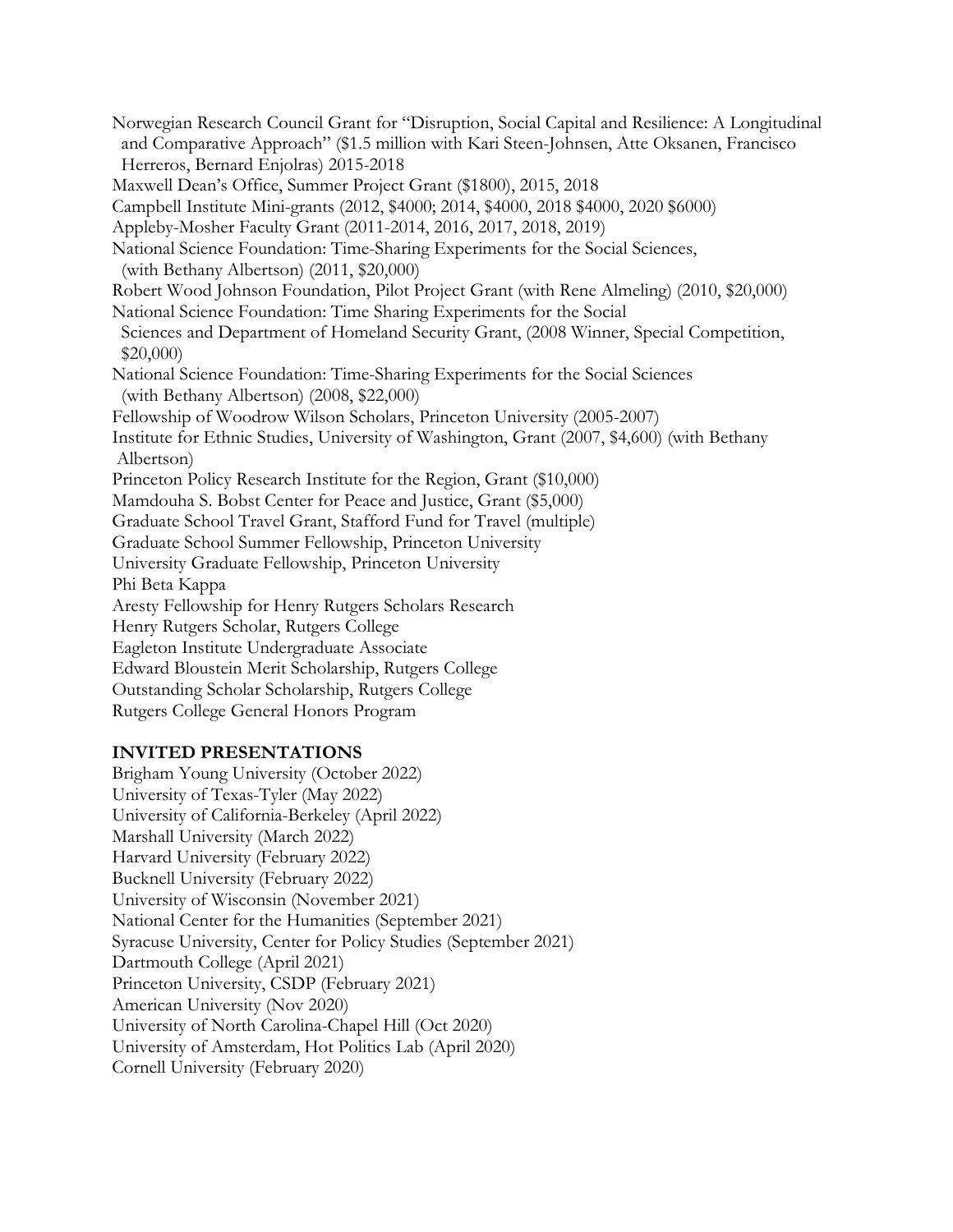Texas Tech University (September 2019) SUNY- Binghamton Lyceum Lifelong Learning Institute - Mall Lecture (May 2017) University of Michigan, Center for Political Studies (April 2017) Yale University, Comparative Approaches to Immigration, Ethnicity and Immigration (June 2016) Le Moyne College (February 2016) Syracuse University, Whitman School of Management Behavioral Workshop (November 2013) Harvard University, Political Psychology Workshop (October 2012) University of California-Berkeley (January 2010, March 2011) University of California-Berkeley (January 2010, March 2011) Northeast Political Psychology Workshop, Columbia University (October 2008) Syracuse University, Conversations in Conflict (November 2019) George Washington University School of Media and Public Affairs (February 2019) Syracuse University Social Psych Brownbag (January 2019) Purdue University (October 2018) Teddy Roosevelt Inaugural Site, Tuesday Speaker Series (July 2018) University of Chicago, Conference on Race & Place in the United States (May 2018) Princeton University, Anti-Americanism Conference (March 2018) Union College (May 2017) University of Minnesota, Center for Political Psychology (April 2017) SUNY-Cortland (Oct 2016) Sewanee, The University of the South (September 2016) Cornell University (February 2016) Princeton University Conference on Identity and Inequality (October 2015) Simon Fraser University/University of British Columbia (September 2015) SUNY-Geneseo (March 2014) Purdue University (March 2014) Yale University, Department of Sociology (March 2014) Syracuse University, Department of Psychology (September 2012) University of Texas-Austin (May 2012) Experimental Political Science Conference, New York University (March 2012) West Coast Experiments Conference, Cal-Tech (May 2011) Politics of Crisis Workshop, University of Heidelberg (December 2010) University of California-Merced (November 2010)

# **CONFERENCE PRESENTATIONS**

American Political Science Association, 2005-2008, 2010, 2012, 2014, 2016, 2018, 2019, 2020 International Society of Political Psychology, 2007, 2010 Midwest Political Science Association, 2004-2019 Robert Wood Johnson Foundation Health Policy Scholars Meeting, 2010-2011 Western Political Science Association, 2010

# **TEACHING EXPERIENCE**

 Research Design for Citizenship and Civic Education, 2018 The Logic of Political Inquiry (Graduate), Syracuse University, 2018, 2019, 2021 Data Analysis for Social Scientists, Syracuse University, 2016 (Spring, Fall), 2019, 2020 Surveys and Experiments (Graduate), Syracuse University, 2015, 2018, 2019 Public Opinion and Political Communication (Graduate), Syracuse University, 2012, 2013, 2016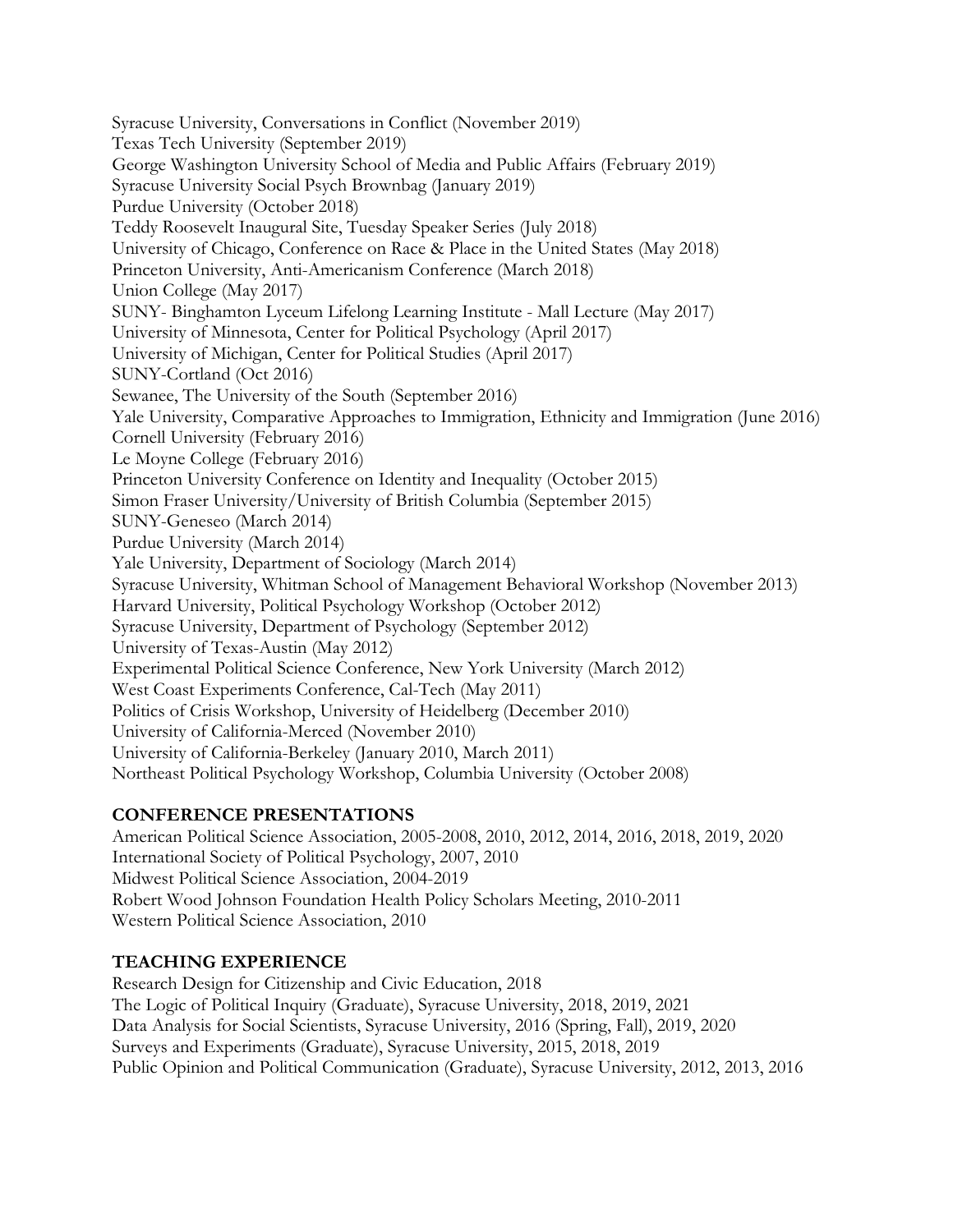Introduction to American Politics, Syracuse University, 2011, 2012, 2013, 2014, 2015*,* 2019, 2020 Media and Politics, Syracuse University, Fall 2011, 2012, 2014, 2015, 2016 Introduction to American Politics, Swarthmore College, 2009 Public Responses to War and Terrorism, Princeton University, 2008 Summer Institute, Leadership Enterprise for a Diverse America, Summer 2005, 2006 First Year Interest Group, International Studies, Rutgers College, Fall 2001

# **PROFESSIONAL SERVICE**

 Editorial Board Member, *Political Behavior,* 2019-2020 MPSA Women's Caucus Early Career Award Committee, 2017 APSA Political Psychology Section Lane Best Book Award Committee, 2015 APSA Pre-conference on Political Communication, Co-chair, 2011 Discussant, American Political Science Association, Western Political Science Association, Midwest ISPP Meeting, Section Chair, 2022 APSA Political Psychology Best Paper Award Committee (Chair), 2019-2020 APSA Rules and Elections Committee, 2018-2020 APSA Elections, Public Opinion, and Voting Behavior Nominations Committee, 2018 MPSA Best Paper in American Politics Award Committee (Chair) 2017-2018 APSA Elections, Public Opinion, and Voting Behavior Executive Committee, 2017-2019 APSA Elections, Public Opinion, and Voting Behavior Emerging Scholar Award Committee, 2018 APSA Elections, Public Opinion, and Voting Behavior Converse Book Award Committee, 2017 Invited Participant, American National Election Studies Board of Directors Meeting, 2015 Editorial Board Member, *Journal of Politics* 2013-2015 Section Chair, Annual meeting of the Midwest Political Science Association, 2013, 2017 APSA Experimental Methods Best Dissertation Award Committee Member, 2010-2011 Section Chair, Annual meeting of the International Society of Political Psychology, 2010 Panel Chair, American Political Science Association, Western Political Science Association, International Society of Political Psychology Political Science Association, NYU-CESS Experimental Political Science Conference

Referee, *American Political Science Review*, *American Journal of Political Science*, *Journal of Politics, Public Opinion Quarterly, Social Science Quarterly, American Politics Research, Perspectives on Politics, Political Psychology, Political Behavior, Political Research Quarterly, Presidential Studies Quarterly, Critical Studies on Terrorism, Time Sharing Experiments in the Social Sciences, International Journal of Press/Politics, International Studies Quarterly, Journal of Conflict Resolution, SUNY Press, Journal of Experimental Political Science, Journal of Communication, Israeli Research Foundation, Routledge, Political Analysis, International Studies Quarterly, Vellux Foundation, National Science Foundation, NYU Abu Dhabi, Cambridge University Press, NYU Press* 

# **UNIVERSITY SERVICE**

Chair, Syracuse University Department of Political Science, July 2020-2023 Syracuse University Faculty Senate, 2020-2022

Director of Undergraduate Studies, Syracuse University Department of Political Science, 2018-July 2020

Graduate Placement Director, Syracuse University, 2015-2018

 Faculty Search Committee, Syracuse University, 2012, 2016, 2019 Co-founder and Co-convener, American Politics Colloquium, Syracuse University, 2012-2020